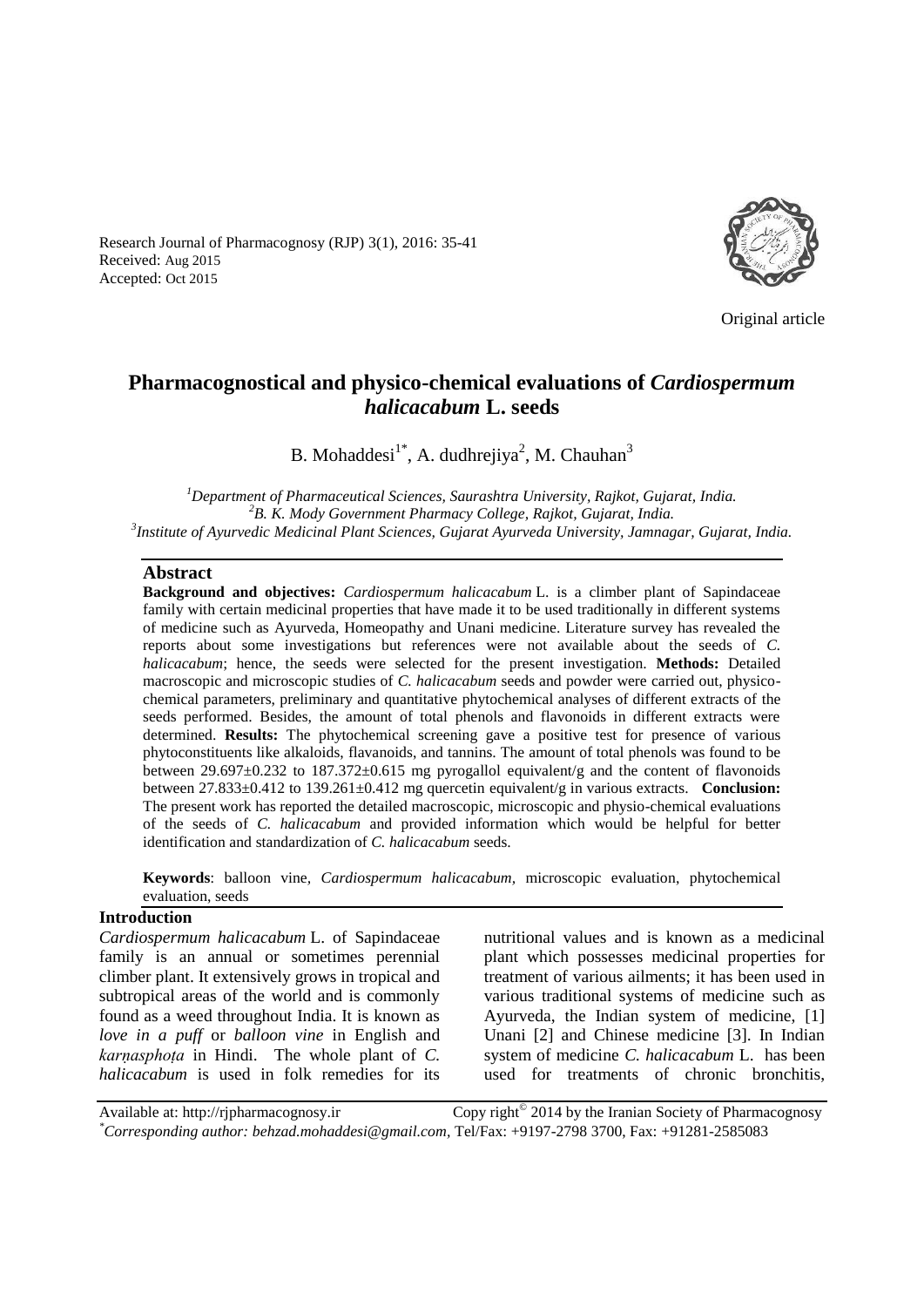stiffness of limbs and snakebites. In Chinese medicine, it has been used for treatment of rheumatism, lumbago, nervous diseases, and as a demulcent in orchitis and in dropsy [4-5]; in Unani medicine the seeds are mentioned as tonic and for treatment of cancer [6]. It is also helpful in case of dry itchy skin and scalp and is available in market as herbal products like cream, gel, shampoo, spray, etc [7].

In spite of all the reported therapeutic properties of different parts of the plant, none of them has been evaluated so far; therefore, the seeds that were easily available in a good condition were selected for the present study.

# **Experimental**

### *Plant material*

*Cardiospermum halicacabum* plant with its leafy flowering branches and mature seeds were collected from Junagadh district of Gujarat, for preparation of the herbarium sheet (figure 1). The correct identity and authenticity of the species was done by studying the morphological characters of various parts of the plant and comparing them with the characters mentioned in various floras [8-11]. For further confirmation the herbarium sheet were also sent to Raw Material, herbarium and museum division CSIR-NISCAIR, Delhi. Voucher specimen was lodged at the Herbarium unit of Department of Pharmaceutical Sciences, Saurashtra University for further documentations.

# *Pharmacognostical evaluation*

The seeds were washed properly under running water and stored in a jar containing FAA (formalin, glacial acetic acid and ethyl alcohol (5:5:90) preservative solution of formalin, glacial acetic acid and ethyl alcohol (5:5:90) and used for taking free hand sections. Seed sections were cleared with chloral hydrate, stained with phloroglucinol and hydrochloric acid and mounted in glycerin to observe the lignification of the elements. Powder of the seeds was prepared finally by grinding the seeds in a mechanical pulverizer and passing through a 40mesh sieve. The powder was stored in an airtight jar, protected from the light and was subjected for studying the organoleptic, microscopic and physic-chemical characters according to the WHO guidelines [12]. Microphotographs were taken for showing the distribution of various tissues in transverse section, and free hand drawings of various macerated and powder tissue were done with help of camera lucida [13,14]



**Figure 1 .** *Cardiospermum halicacabum* plant

# *Phytochemical investigations*

Two-hundred g of powder was used for preparation of the various extracts by solvents with different polarities like *n*-hexane, chloroform, ethyl acetate, methanol and aqueous methanol (methanol 60 %). The extracts were tested for the presence of various constituents, some of which were further subjected for quantitative estimation [15-17].

# **Results and Discussion**

The present work described the detailed macroscopic and microscopic evaluations of the seeds of *C. halicacabum* L. (Sapindaceae); it also dealt with the preliminary physico-chemical analysis of the seeds.

The macroscopic evaluations showed that the seeds were hard and globose in shape, black in color with grayish white colored heart shape spots. Their size was 4 to 6 mm in diameter, with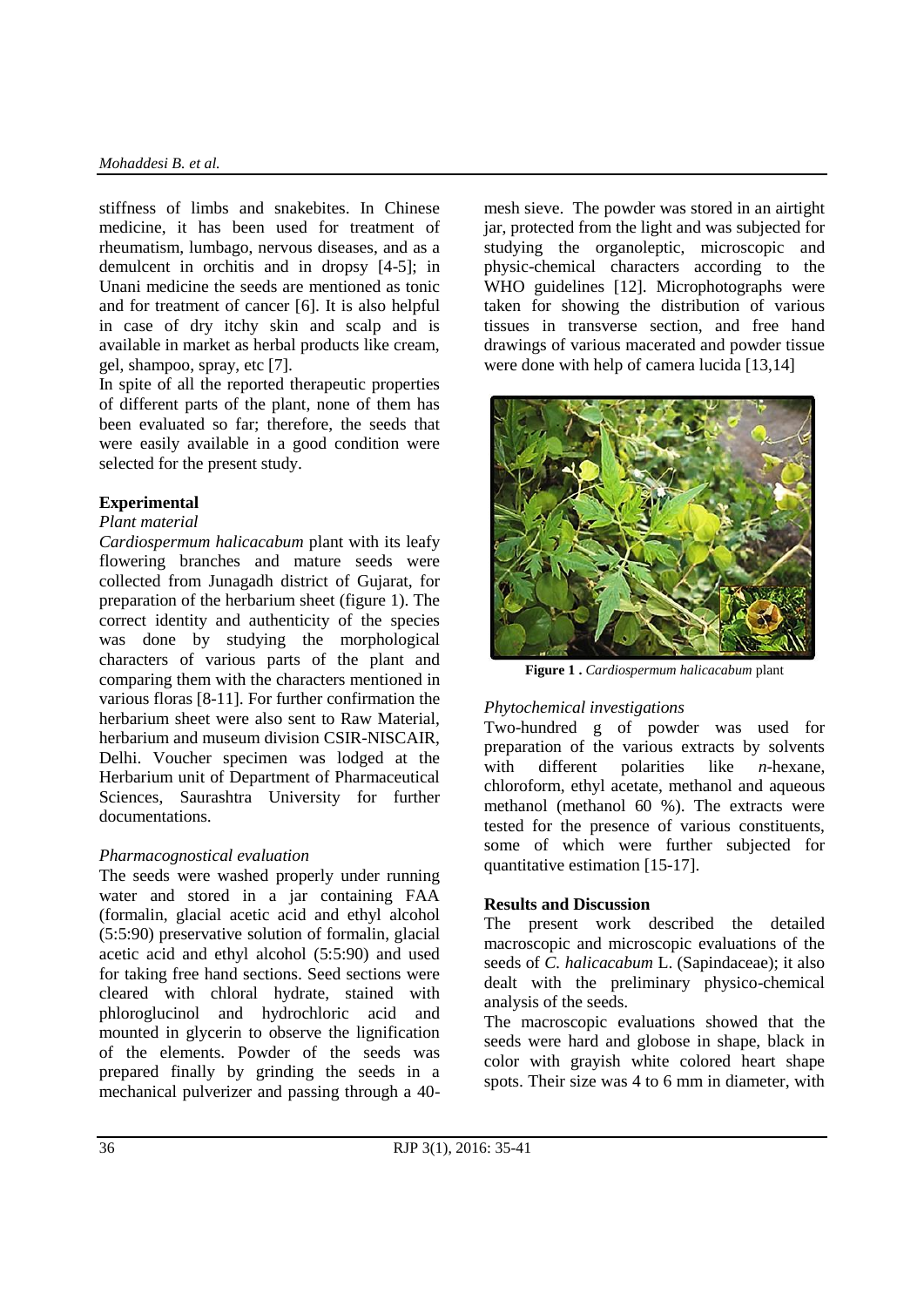smooth surface – finely pitted with occasionally few depressions. The seeds were pachychalazal. Seed coats developed from the chalazal tissue. In fact the white spots were the expansion of the chalaza seated on the head of the expanded funicular vestigial aril, the spot lying near the grooved being the micropyle and next to it lied the spot of the hilum. The taste was astringent and later slightly bitter, with no odor (figure 2).



**Figure 2.** *Cardiospermum halicacabum* seeds

Microscopic studies of Longitudinal sections (LS) and Transverse sections (TS), showed that the seeds were circular in outline showing an outer palisade layer of pachychalaza resembling to testa, encircling the narrow parencymatous band of the chalazal tissue and the centrally located wide embryo consisting of sigmoid cotyledons and a small radical at one end which occupied the major area of the section.

Detailed TS showed an outer pachychalazal seed coat consisting of a layer of radially elongated, thick walled cells of palisade with dark brown colored lumen getting narrower at the top and with linea lucida crossing across; a layer of hypodermis lying underneath this consisted of brown colored rectangular, radially elongated cells embedded at the base with a row of irregular globular masses of volatile oil globules, followed by rows of elongated thick walled parenchymatous cells, embedded with fixed oil globules and aleurone grains. Section passing through the hilum showed an outer layer of epidermis covered with thin cuticle, enclosing the inner, curved, hilar plate consisting of 4 to 6 rows, of thin walled, small sized, parenchymaous cells embedded with cluster and rosette crystals of calcium oxalate, underneath this lied a discontinuous layer of broad lumened palisade cells which were short in height and each was embedded with a huge prismatic crystal of calcium oxalate. Figures 3 and 4 show the details of seed sections.



**Figure 3.** LS *Cardiospermum halicacabum* seeds pal:palisade, rad: radical, cot:cotyledon, par:parenchyma

Powder was observed as whitish brown colored powder scattered with black fragments of testa, with astringent taste which later on turned into bitter with slightly aromatic odor. The diagnostic characters of the powder were: fragments of palisade cells of epidermis, brown colored parenchymatous cells, aleurone grains with cluster, rosette and few prismatic crystals of calcium oxalate and fixed oil globules (figure 5). Various physical parameters of seeds and powder such as moisture content, total ash, acid insoluble ash, water-soluble ash, pH values and extractive value, were determined. The results of this study were shown in tables 1 and 2. Results of preliminary phytochemical screening are compiled in table 3.

**Table 1**. Physicochemical parameters of *C. halicacabum* seeds

| Parameter          | $w/w$ % |  |
|--------------------|---------|--|
| Loss on drying     |         |  |
| Total ash          |         |  |
| Acid insoluble ash | 2       |  |
| Water soluble ash  | 1.5     |  |
| pH (1%)            | 7.25    |  |
| pH (10%)           | 5.85    |  |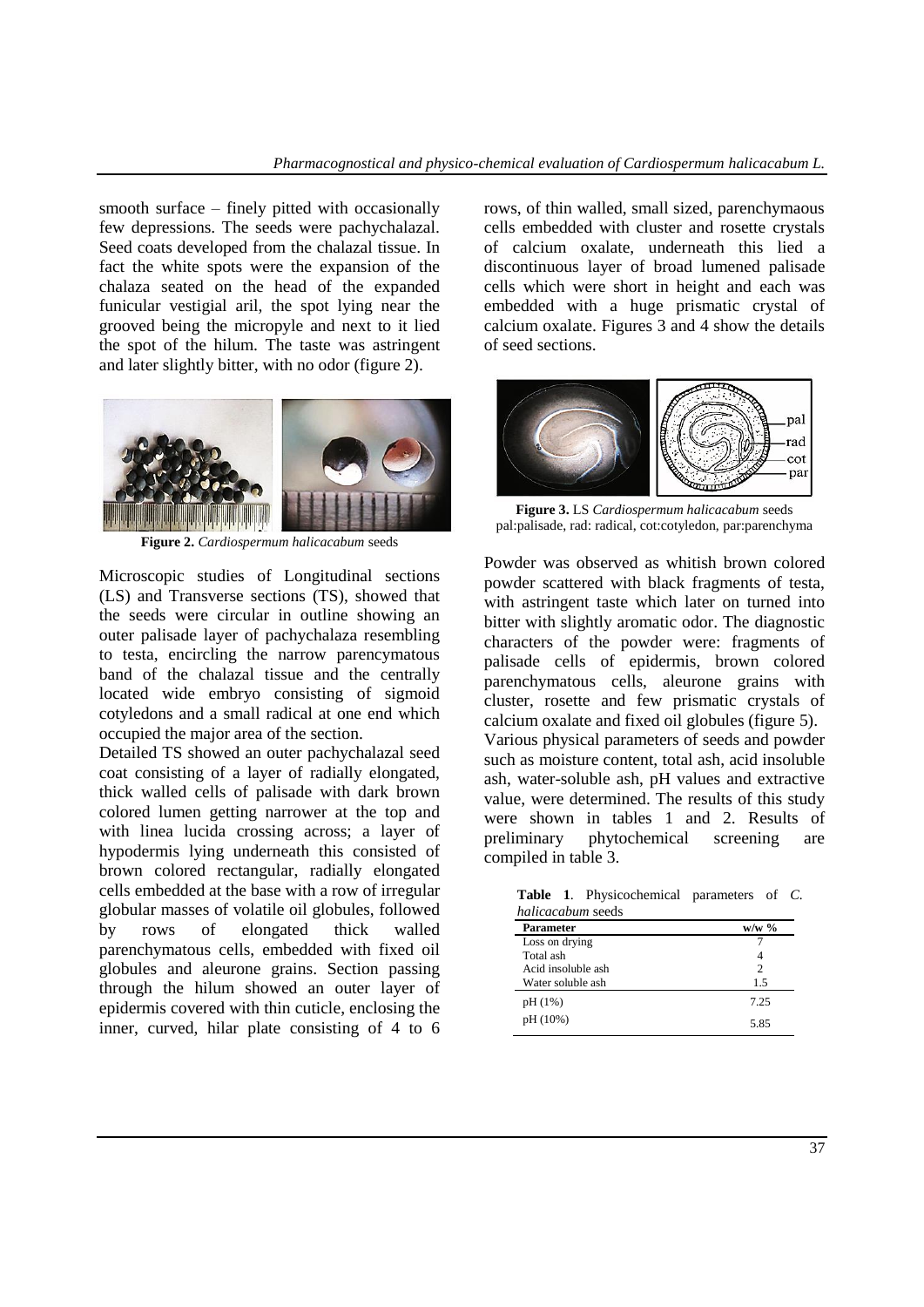#### *Mohaddesi B. et al.*



**Figure 4.** Sections of *Cardiospermum halicacabum* seeds. **a)** Detailed TS of testa; **b)** detailed TS of cotyledon \*alg: aleurone grains, clr: cluster crystal of calcium oxalate, cu: cuticle, fol: fixed oil globule, hyp: hypodermis, le: lower epidermis of cotyledon, ll: linea lucida, mes: mesophyll, pal: palisade, par: parenchyma, pcr: prismatic crystal of calcium oxalate, rcr: rosette crustal of calcium oxalate, teg: tegment, ue: upper epidermis of cotyledon, v: vessels, vb: vascular bundle, vog: volatile oil

globules



**Figure 5.** Powder of *cardiospermum halicacabum* seeds. **a)** Cells underneath hypodermis embedded with fixed oil and aleurone grains. **b)** Palisade cells of testa in surface view from above. **c)** Epidermis of cotyledon in surface view embedded with fixed oil and aleurone grains. **d)** Transversely cut fragment of cotyledon showing lower epidermis and underlined cells of mesophyll. **e)** Cluster, rosette and prismatic crystals of calcium oxalate and fragments of tracheids and vessels from hilar and testa. **f)** A row of palisade cells in sectional view with underlined cells of hypodermis.

|  |  | <b>Table 2.</b> Fluorescence analysis and vield of extracts in different solvent of C. halicacabum seeds |
|--|--|----------------------------------------------------------------------------------------------------------|
|--|--|----------------------------------------------------------------------------------------------------------|

| <b>Solvents</b>  | Day light       | UV light 366 nm  | Extractive vield in $\%$ w/w | Consistency |
|------------------|-----------------|------------------|------------------------------|-------------|
| $n$ -hexane      | Greenish yellow | Orange           | 24.18                        | Oily        |
| Chloroform       | Golden brown    | Amber orange     | 0.96                         | Semi oily   |
| Ethyl acetate    | Nordic olive    | Sulphuric yellow | 0.71                         | Semi oily   |
| Methanol         | Red brown       | Beige            | 2.72                         | Semi Solid  |
| aqueous methanol | Dark brown      | <b>Brown</b>     | 1.15                         | Solid       |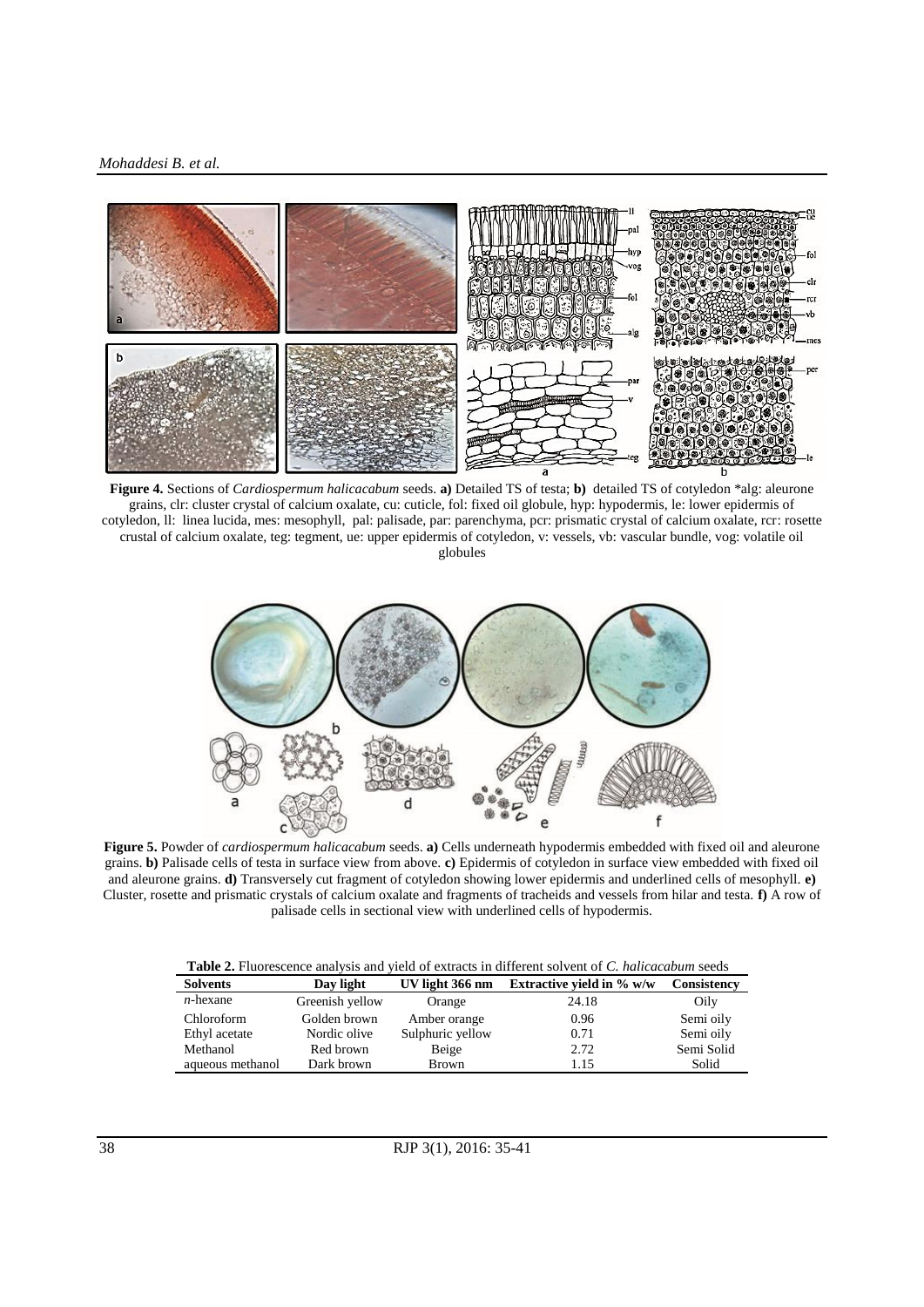| <b>Table 5.</b> Flemminally phytochemical screening of C. <i>numerablim</i> seeds |             |                   |                      |          |                  |
|-----------------------------------------------------------------------------------|-------------|-------------------|----------------------|----------|------------------|
| <b>Phytochemicals</b>                                                             | $n$ -hexane | <b>Chloroform</b> | <b>Ethyl</b> acetate | Methanol | aqueous methanol |
| Alkaloid                                                                          |             |                   |                      |          |                  |
| Saponin                                                                           |             |                   |                      |          |                  |
| Steroid                                                                           |             |                   |                      |          |                  |
| Flavonoid                                                                         |             |                   |                      |          |                  |
| Tanins and Phenolics                                                              |             |                   |                      |          |                  |

**Table 3**. Preliminary phytochemical screening of *C. halicacabum* seeds

The results of the quantitative *phytochemical* estimations indicated the amount of phenols and flavonoids in different extracts; it indicated the levels of phenol expressed as milligrams of pyrogallol equivalents 29.697±0.232 in chloroform to  $187.372 \pm 0.615$  in the aqueous methanol extracts. The content of flavonoids was expressed as quercetin equivalents varied from 27.833±0.412 in ethyl acetate to 139.261±0.412 in the aqueous methanol extract. Table 4 summarizes the amounts of total phenolic and total flavonoid compounds in different extracts.

**Table 4**. Total phenolics and flavonoid content of *C. halicacabum* seeds extracts

| <b>Seeds</b><br>extracts | Total phenolics (mg<br>pyrogallol equivalent/g) | Total flavonoid (mg<br>quercetin equivalent/g) |
|--------------------------|-------------------------------------------------|------------------------------------------------|
| $n$ -hexane              | 52.178±0.484                                    | $33.071 \pm 0.412$                             |
| Chloroform               | 29.697±0.232                                    | 57.119±0.412                                   |
| Ethyl acetate            | 96.906±0.232                                    | 27.833±0.412                                   |
| Methanol                 | 137.294±0.134                                   | $63.309 \pm 0.412$                             |
| aqueous<br>methanol      | $187.372 \pm 0.615$                             | $139.261 \pm 0.412$                            |

Each value in the table is represented as mean±SD

According to the World Health Organization (WHO), the determination of macroscopic and microscopic characters of the plants are the first steps towards establishing the identity and purity and has to be carried out before any other tests [12]. In addition, the results of macroscopic and microscopic study strengthen the identification of original drug and will help to identify it from its substitutes and adulterants in themarket. In review of the literature, a few studies on different parts of the plant has been reported but the pharmacognostical study and phytochemical investigation on seeds of *C. halicacabum* have been carried out for the first time in the present study. Earlier pharmacognostical studies was reported by Zalke *et al.* on leaf and stem part of *C.halicacabum* which showed the characteristics of leaf and stem of the plant [18]. Previously reported phytochemical study have revealed the presence of various phytoconstituents like flavones, glycosides, carbohydrates, fatty acids and volatile compounds in the extracts of the plant [19,20]. Other studies from aerial parts have reported different biological activities like antimicrobial and antibacterial properties [21,22]. Recent studies on seeds of *C.halicacabum* reported by Mohaddesi *et al.,* for its anticancer activity on various cancer cell lines have indicated the anticancer activity of *C. halicacabum* seed oil on breast cancer [23], which pointed out the potential medicinal value of *C. halicacabum* seeds and the need of the present work for standardization of seeds as it had not been reported so far. In this study, The preliminary phytochemical screenings showed positive tests for presences of different phytoconstituents in various solvents, which are known to have a range of therapeutic importance and therefore can be utilize for the biological activities. The results here indicated that the seeds have high extractive yield in *n*-hexane extract in the form of oil, which is an important product from seeds and is considered as a good source of nutrition and essential oils. The results indicated that the seeds have high extractive yield for the *n*-hexane extract in the form of oil, which is an important product from seeds and considered as a good source of nutrition and essential oils [24]. In addition, the amount of the total phenols and flavonoids present in the seeds showed a potential for medicinal values. The presented data from this study would be beneficial for quantitative and qualitative standardization of herbal preparations from *C. halicacabum* seeds.

#### **Declaration of interest**

The authors declare that there is no conflict of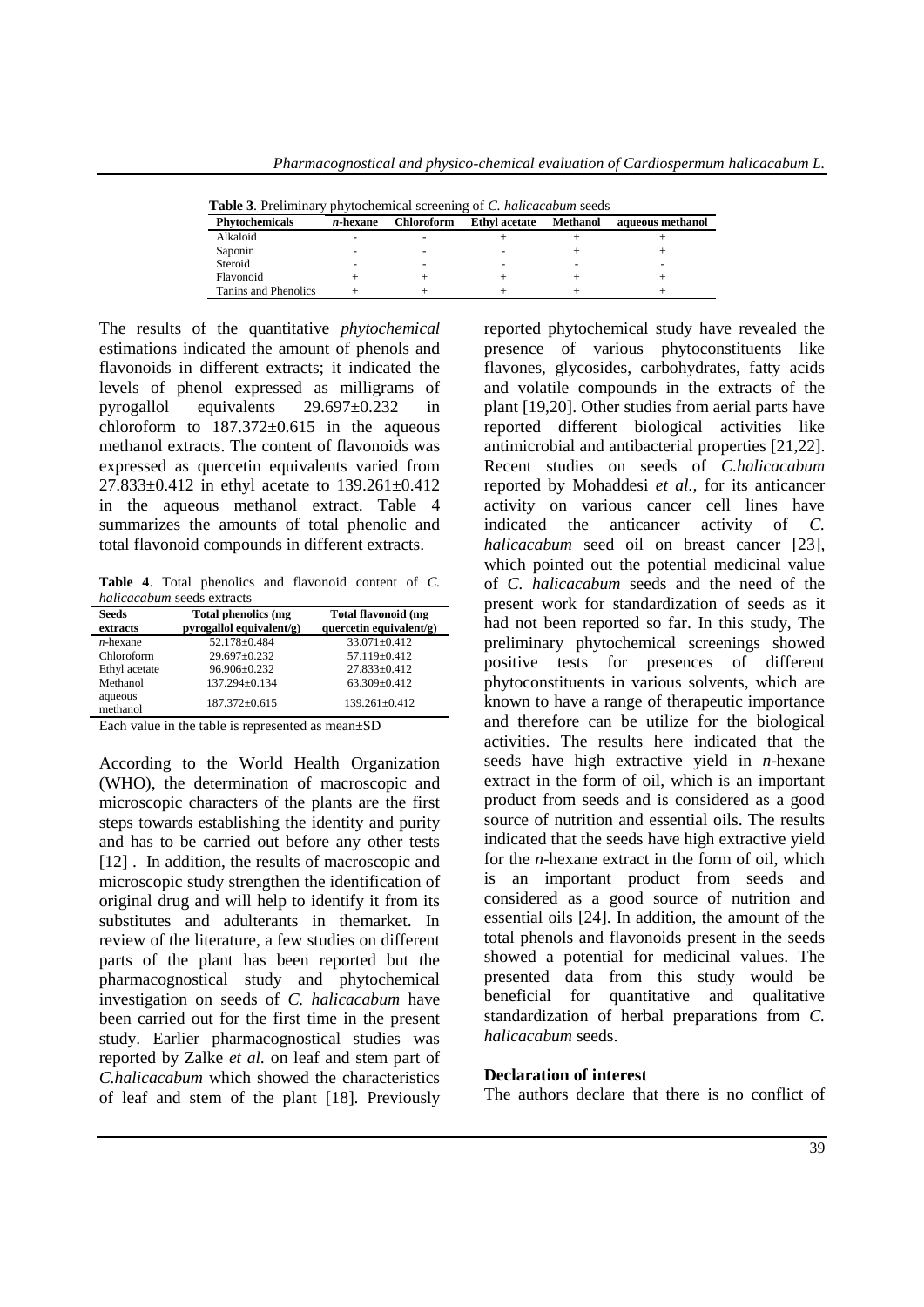interest. The authors alone are responsible for the content of the paper.

#### **References**

- [1] Department of AYUSH. *The Ayurvedic Pharmacopoeia of India.* New Delhi: Ministry of health & family welfare, government of India, 2007.
- [2] Department of AYUSH. *The Unani Pharmacopoeia of India.* New Delhi: Ministry of health & family welfare, government of India, 2008.
- [3] Kirtikar KR, Basu BD. *Indian medicinal plants*. 2nd ed. Dehradun: International book distributors, 2005.
- [4] Venkatesh-Babu KC, Krishnakumari S. *Cardiospermum halicacabum* suppresses the production of TNF-alpha and nitric oxide by human peripheral blood mononuclear cells. *Afr J Biomed Res*. 2006; 9(2): 95-99.
- [5] Neuwinger HD. *African traditional medicine: a dictionary of plant use and applications.* Stuttgart: Medpharm GmbH Scientific Publishers, 2000.
- [6] Ahmad J, Malik AA. *Botanicals used in unani system of medicine for cancer chemoprevention and cancer therapy*. In: Arora R. Ed. *Herbal medicine - a cancer chemopreventive and therapeutic perspective,* New Delhi: Jaypee Brothers Medical Publishers, 2010.
- [7] Subramanyam R, Newmaster SG, Paliyath G, Newmaster CB. Exploring ethnobiological classifications for novel alternative medicine: a case study of *Cardiospermum halicacabum* L. (modakathon, balloon vine) as a traditional herb for treating rheumatoid arthritis. *Ethnobotany*. 2007; 19(1): 1-16.
- [8] Theodore C. *The flora of the presidency of the Bombay*. 2<sup>nd</sup> ed. Calcutta: Botanical survey of India, 1967.
- [9] National institute of science communication

and information reassures. *The Wealth of India*. New Delhi: CSIR, 2006.

- [10] Hookert JD. *The flora of British India*. London: L. Reeve, 1875.
- [11] Gopta AK, Sharma M. *Indian medicinal plants*. New Delhi : ICMR, 2007.
- [12] World Health Organization. *Quality control methods for herbal materials.* Geneva: WHO Press, 2011.
- [13] Kokate CK, Purohit AP, Gokhale SB. *Pharmacognosy*. 42<sup>nd</sup> ed. Pune: Nirali Prakashan, 2008.
- [14] Harborne JB. *Phytochemical methods a guide to modern techniques of plant analysis*. Berlin: Springer Verlag, 2005.
- [15] Khandelwal KR. *Practical pharmacognosy, techniques and experiments*. 17<sup>th</sup> ed. Pune: Nirali Prakashan, 2007.
- [16] Olajire AA, Azeez L. Total antioxidant activity, phenolic, flavonoid and ascorbic acid contents of Nigerian vegetables. *Afr J Food Sci*. 2011; 2(2): 022-029.
- [17] Kim DO, Jeong SW, Lee CY. Antioxidant capacity of phenolic phytochemicals from various cultivars of plums. *Food Chem*. 2003; 81(3):321-326.
- [18] Zalke AS, Duraiswamy B, Gandagule UB, Singh N. Pharmacognostical evaluation of *Cardiospermum halicacabum* Linn. leaf and stem. *Ancient Sci Life*. 2013; 33(1): 15-21.
- [19] Ferrara I, Schettino O, Motesano D. Triterpenoids from *Cardiospermum halicacabum* Linn. *Phytother Res*. 1996; 10(1): 192-194.
- [20] Srinivas K, Choudhary KA, Rao SS, Sathyanarayana T, Rao RV. Phytochemical investigation of *Cardiospermum halicacabum* Linn. *Indian J Nat Prod*. 1998; 14(1): 24-27.
- [21] Huma S, Ghazala Hr, Shaukat M, Raheela K, Hina Z. *In Vitro* antimicrobial and phytochemical analysis of *Cardiospermum*